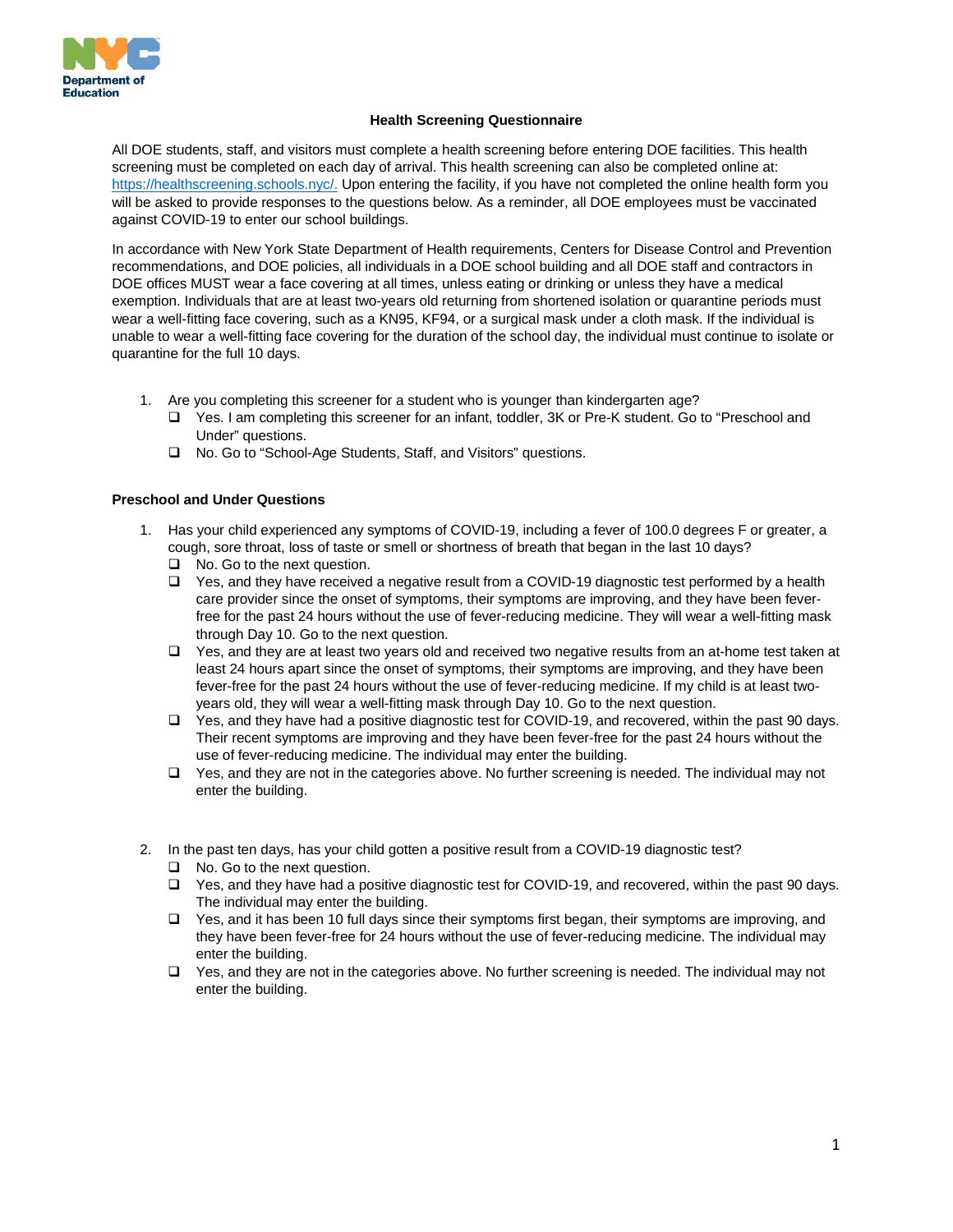

- 3. In the past ten days, to the best of your knowledge, did your child share a classroom, or come in close contact, with a person with COVID-19? "Close contact" means being less than 6 feet away for at least 15 minutes over a 24-hour period from a person who tested positive for COVID-19.
	- $\Box$  No. The individual may enter the building.
	- Yes, and they are **at least two years old** and have completed a five-day quarantine (where Day One of quarantine is the day after the last close contact to someone with COVID-19). They are symptom-free and have tested negative on Day Five of their quarantine using a diagnostic test performed by a healthcare provider OR tested negative on Days Four and Five of their quarantine using at-home tests. They will wear a well-fitting mask through Day 10. The individual may enter the building.
	- Yes, and they are **under two years old** and have completed an eight-day quarantine (where Day One of quarantine is the day after the last close contact to someone with COVID-19). They are symptom-free and have tested negative on Day Five of their quarantine using a diagnostic test performed by a healthcare provider. The individual may enter the building.
	- Yes, and they have had a positive diagnostic test for COVID-19, and recovered, within the past 90 days and have no new symptoms following their recent exposure. The individual may enter the building.
	- $\Box$  Yes, and they are not in the categories above. The individual may not enter the building.

## **Students in Kindergarten or Above, Staff, and Visitors**

- 1. Have you experienced any symptoms of COVID-19, including a fever of 100.0 degrees F or greater, a cough, sore throat, loss of taste or smell or shortness of breath that began in the last five days?
	- □ No. Go to the next question.
	- $\Box$  Yes, and I have received a negative result from a COVID-19 diagnostic test performed by a health care provider. My symptoms have been improving and I have been fever-free for the past 24 hours without the use of fever-reducing medicine. I will wear a well-fitting mask through Day 10. Go to the next question.
	- $\Box$  Yes, and I received two negative results from an at-home test taken at least 24 hours apart since the onset of symptoms. My symptoms have been improving and I have been fever-free for the past 24 hours without the use of fever-reducing medicine. I will wear a well-fitting mask through Day 10. Go to the next question.
	- $\Box$  Yes, and I am returning after isolating for five days. My symptoms are improving and I have been feverfree for 24 hours without the use of fever-reducing medicine. I will wear a well-fitting mask through Day 10. Go to the next question.
	- $\Box$  Yes, and I had a positive diagnostic test for COVID-19, and recovered, within the past 90 days. My symptoms are improving, and I have been fever-free for the past 24 hours without the use of feverreducing medicine. Go to the next question.
	- □ Yes, and I am not in the categories above. No further screening is needed. The individual may not enter the building.
- 2. In the past five days, have you gotten a positive result from a COVID-19 diagnostic test?
	- □ No. Go to the next question.
	- □ Yes, and I am returning after isolating for five days from when my symptoms began or from when I was tested if asymptomatic. I am symptom-free or my symptoms are improving and I have been fever-free for 24 hours without the use of fever-reducing medicine. I will wear a well-fitting mask through Day 10. Go to the next question.
	- Yes, and I had a positive diagnostic test for COVID-19, and recovered, within the past 90 days. The individual may enter the building.
	- Yes, and I am not in the categories above. No further screening is needed. The individual may not enter the building.